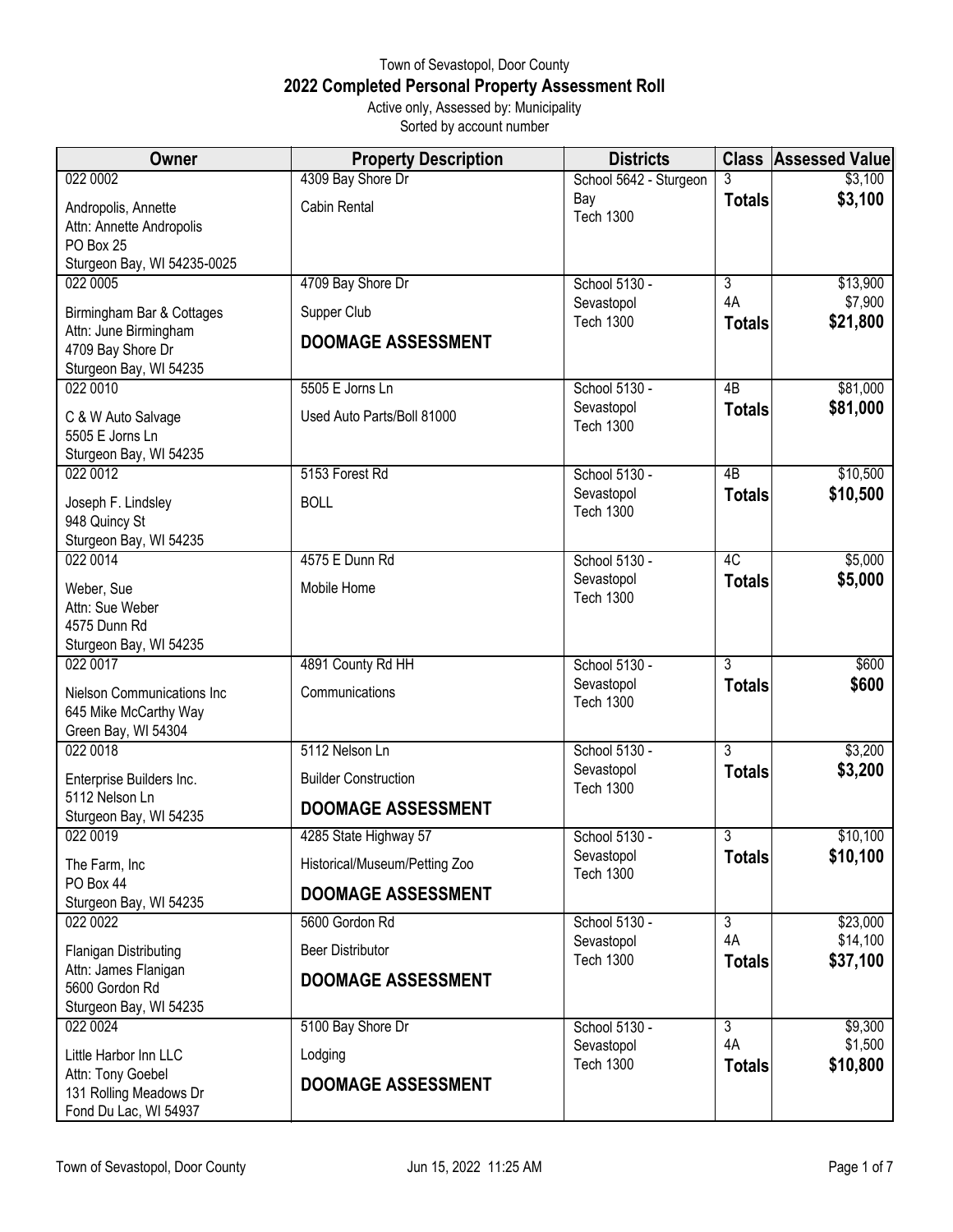| Owner                                               | <b>Property Description</b> | <b>Districts</b>               | <b>Class</b>              | <b>Assessed Value</b> |
|-----------------------------------------------------|-----------------------------|--------------------------------|---------------------------|-----------------------|
| 022 0027                                            | (scattered)                 | School 5130 -                  | 4A                        | \$95,600              |
| Link Media Outdoor                                  | <b>Billboards</b>           | Sevastopol                     | <b>Totals</b>             | \$95,600              |
| 200 Mansell Ct E Ste 360                            |                             | <b>Tech 1300</b>               |                           |                       |
| Roswell, GA 30076                                   |                             |                                |                           |                       |
| 022 0030                                            | 4670 Glidden Dr             | School 5130 -                  | $\overline{3}$            | \$1,300               |
| Donny's Glidden Lodge Restaurant                    | Restaurant                  | Sevastopol<br><b>Tech 1300</b> | 4A                        | \$1,500               |
| Attn: Don Zellner                                   | <b>DOOMAGE ASSESSMENT</b>   |                                | <b>Totals</b>             | \$2,800               |
| 4670 Glidden Dr                                     |                             |                                |                           |                       |
| Sturgeon Bay, WI 54235                              |                             |                                |                           |                       |
| 022 0031                                            | 4436 E Whitefish Bay Rd     | Sanitary 714<br>School 5130 -  | 3                         | \$6,900               |
| Welsing's Foodland, Inc.                            | C-Store/Gas                 | Sevastopol                     | <b>Totals</b>             | \$6,900               |
| Attn: Patrick & Jane Welsing                        |                             | <b>Tech 1300</b>               |                           |                       |
| 4436 Whitefish Bay Rd                               |                             |                                |                           |                       |
| Sturgeon Bay, WI 54235<br>022 0032                  | 4585 State Highway 57       | Sanitary 714                   | 3                         | \$2,400               |
|                                                     |                             | School 5130 -                  | <b>Totals</b>             | \$2,400               |
| Kring Automotive                                    | <b>Auto Sales</b>           | Sevastopol                     |                           |                       |
| 4585 State Hwy 57                                   |                             | <b>Tech 1300</b>               |                           |                       |
| Sturgeon Bay, WI 54235<br>022 0038                  | 4599 State Highway 57       | Sanitary 714                   | $\overline{3}$            | \$3,900               |
|                                                     |                             | School 5130 -                  | <b>Totals</b>             | \$3,900               |
| Institute Saloon                                    | Tavern                      | Sevastopol                     |                           |                       |
| Attn: Dennis Schartner/K Kay Haen                   | <b>DOOMAGE ASSESSMENT</b>   | <b>Tech 1300</b>               |                           |                       |
| 4599 State Hwy 57<br>Sturgeon Bay, WI 54235         |                             |                                |                           |                       |
| 022 0048                                            | 4128 State Highway 42/57    | School 5130 -                  | $\overline{3}$            | \$20,900              |
|                                                     |                             | Sevastopol                     | 4A                        | \$800                 |
| Mill Supper Club                                    | Supper Club                 | <b>Tech 1300</b>               | <b>Totals</b>             | \$21,700              |
| 4128 State Hwy 42/57<br>Sturgeon Bay, WI 54235      |                             |                                |                           |                       |
| 022 0051                                            | 4891 County Rd HH           | School 5130 -                  | $\overline{\overline{3}}$ | \$3,100               |
|                                                     |                             | Sevastopol                     | 4A                        | \$1,500               |
| Door County Broadcasting Company Ind<br>d.b.a. WDOR | Radio Broadcasting          | <b>Tech 1300</b>               | <b>Totals</b>             | \$4,600               |
| PO Box 549                                          |                             |                                |                           |                       |
| Sturgeon Bay, WI 54235-0549                         |                             |                                |                           |                       |
| 022 0056                                            | 6070 Trillium Ln            | School 5130 -                  | 3                         | \$0                   |
| Pro Se Divorce & Mediation                          | Consultations               | Sevastopol                     | 4A                        | \$100                 |
| Attn: Sandra Evans Jorns                            |                             | <b>Tech 1300</b>               | <b>Totals</b>             | \$100                 |
| 6070 Trillium Ln                                    |                             |                                |                           |                       |
| Sturgeon Bay, WI 54235                              |                             |                                |                           |                       |
| 022 0057                                            | 5654 E County Rd T          | School 5130 -                  | $\overline{3}$            | \$100                 |
| Peninsula Veterinary Service, LTD                   | Veterinary Medicine         | Sevastopol                     | <b>Totals</b>             | \$100                 |
| Attn: Sherry Billett, DVM                           |                             | <b>Tech 1300</b>               |                           |                       |
| 2321 County Rd T                                    |                             |                                |                           |                       |
| Sturgeon Bay, WI 54235                              |                             |                                |                           |                       |
| 022 0061                                            | 3907 Bay Shore Dr           | School 5642 - Sturgeon         | 3                         | \$100                 |
| <b>Wolter Engraving Service</b>                     | Engraving                   | Bay                            | <b>Totals</b>             | \$100                 |
| Attn: James J Wolter                                |                             | <b>Tech 1300</b>               |                           |                       |
| 3907 Bay Shore Dr                                   |                             |                                |                           |                       |
| Sturgeon Bay, WI 54235-2363                         |                             |                                |                           |                       |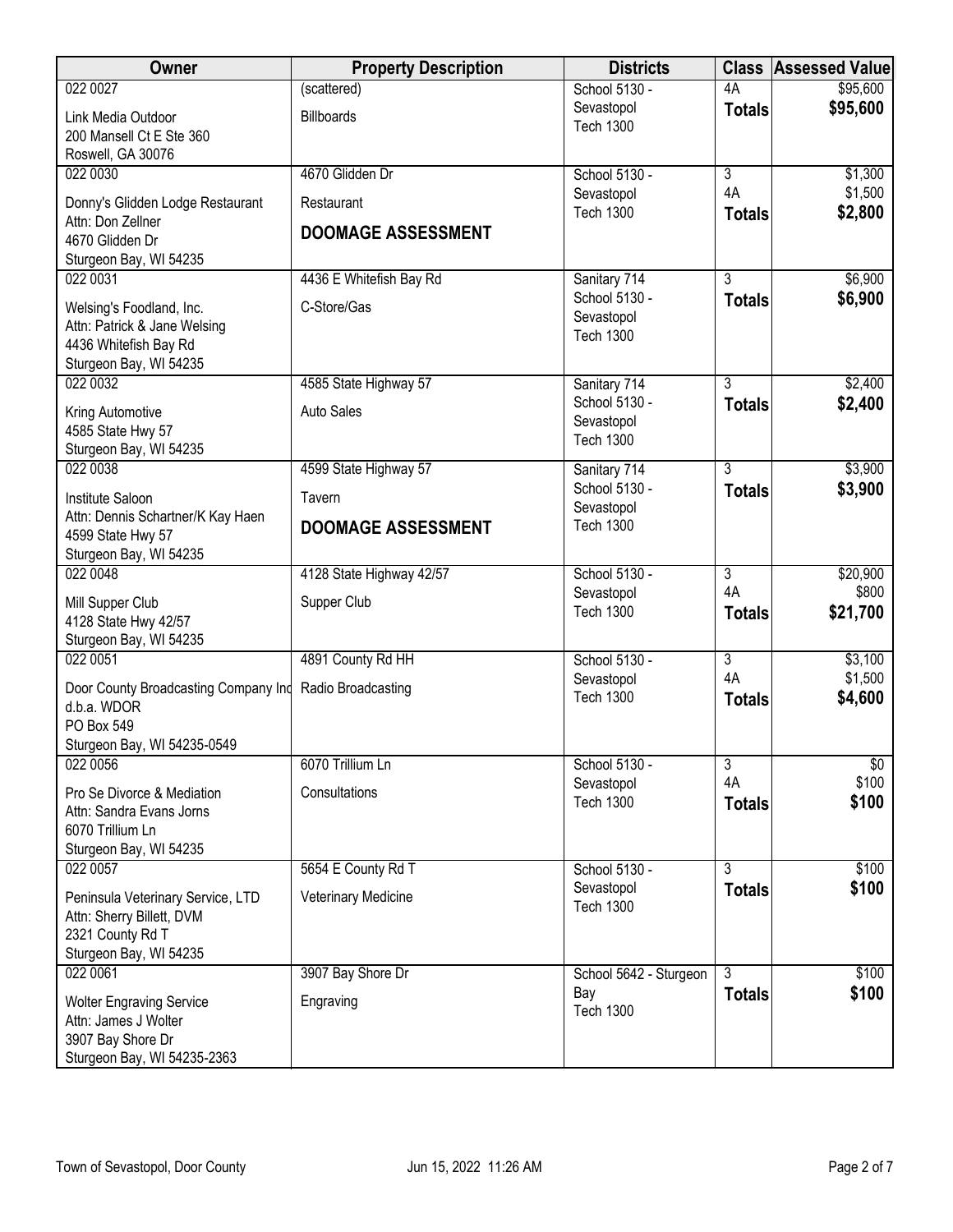| <b>Owner</b>                                | <b>Property Description</b> | <b>Districts</b>               |                      | <b>Class Assessed Value</b> |
|---------------------------------------------|-----------------------------|--------------------------------|----------------------|-----------------------------|
| 022 0072                                    | 4418 E Whitefish Bay Rd     | Sanitary 714                   | 3                    | \$2,500                     |
| Valmy Happy Hour, Inc                       | Tavern                      | School 5130 -                  | 4A                   | \$6,200                     |
| d.b.a. Valmy Happy Hour Bar                 |                             | Sevastopol                     | <b>Totals</b>        | \$8,700                     |
| Attn: Kirk Volkmann                         | <b>DOOMAGE ASSESSMENT</b>   | <b>Tech 1300</b>               |                      |                             |
| 4418 E Whitefish Bay Rd                     |                             |                                |                      |                             |
| Sturgeon Bay, WI 54235                      |                             |                                |                      |                             |
| 022 0075                                    | 5905 W Dunn Rd              | School 5130 -                  | 4A                   | \$7,200                     |
| Cherry Hills Real Estate, LLC               | Golf Course/Lodge           | Sevastopol<br><b>Tech 1300</b> | <b>Totals</b>        | \$7,200                     |
| 2500 Old Plank Rd                           |                             |                                |                      |                             |
| DePere, WI 54115                            |                             |                                |                      |                             |
| 022 0077                                    | 4137 Peterson Rd            | School 5130 -                  | $\overline{3}$       | \$100                       |
| Fellner Soil & Septic Service, Inc.         | Septic System Install       | Sevastopol                     | <b>Totals</b>        | \$100                       |
| Attn: Douglas Fellner                       |                             | <b>Tech 1300</b>               |                      |                             |
| 4137 Peterson Rd                            |                             |                                |                      |                             |
| Sturgeon Bay, WI 54235                      |                             |                                |                      |                             |
| 022 0078                                    | 4676 Glidden Dr             | School 5130 -                  | $\overline{3}$       | \$2,600                     |
| Glidden Lodge Beach Resort                  | Condo Mgmt/Rental           | Sevastopol<br><b>Tech 1300</b> | <b>Totals</b>        | \$2,600                     |
| Attn: Condo Owners' Assoc Inc               |                             |                                |                      |                             |
| 4676 Glidden Dr                             |                             |                                |                      |                             |
| Sturgeon Bay, WI 54235                      |                             |                                |                      |                             |
| 022 0080                                    | 5600 Gordon Rd              | School 5130 -                  | $\overline{3}$<br>4A | \$900                       |
| <b>Flanigan Rentals</b>                     | Rental                      | Sevastopol<br><b>Tech 1300</b> |                      | \$400<br>\$1,300            |
| 5600 Gordon Rd                              |                             |                                | <b>Totals</b>        |                             |
| Sturgeon Bay, WI 54235                      |                             |                                |                      |                             |
| 022 0089                                    | 4001 State Highway 42/57    | School 5130 -                  | $\overline{3}$       | \$400                       |
| <b>Tielens Construction</b>                 | Construction                | Sevastopol<br><b>Tech 1300</b> | <b>Totals</b>        | \$400                       |
| 6292 Tielens Rd                             |                             |                                |                      |                             |
| Luxemburg, WI 54217                         |                             |                                |                      |                             |
| 022 0103                                    | 4072 Cherry Rd              | School 5130 -                  | $\overline{3}$       | \$30,000                    |
| The Chanticleer Guest House                 | <b>B&amp;B</b>              | Sevastopol<br><b>Tech 1300</b> | <b>Totals</b>        | \$30,000                    |
| Attn: Darrin Day                            |                             |                                |                      |                             |
| 4072 Cherry Rd                              |                             |                                |                      |                             |
| Sturgeon Bay, WI 54235                      |                             |                                |                      |                             |
| 022 0107                                    | 4205 Bay Shore Dr           | School 5642 - Sturgeon         | $\overline{3}$       | \$32,700                    |
| Bay Shore Inn Condominium Owners'           | Condo Owners Assoc          | Bay<br><b>Tech 1300</b>        | <b>Totals</b>        | \$32,700                    |
| Association Inc                             |                             |                                |                      |                             |
| 4205 Bay Shore Dr                           |                             |                                |                      |                             |
| Sturgeon Bay, WI 54235                      |                             |                                |                      |                             |
| 022 0118                                    | 4303 Bay Shore Dr           | School 5642 - Sturgeon<br>Bay  | $\overline{3}$       | \$12,600<br>\$12,600        |
| Westwood Shores Resort Condo                | Condo Owners Assoc          | <b>Tech 1300</b>               | <b>Totals</b>        |                             |
| Association                                 |                             |                                |                      |                             |
| Attn: Fran Shefchik, President              |                             |                                |                      |                             |
| 4303 Bay Shore Dr<br>Sturgeon Bay, WI 54235 |                             |                                |                      |                             |
| 022 0126                                    | 5091 Bechtel Rd             | School 5130 -                  | $\overline{3}$       | \$400                       |
|                                             |                             | Sevastopol                     | <b>Totals</b>        | \$400                       |
| Door County Custom Meats LLC                | <b>Butcher Shop</b>         | <b>Tech 1300</b>               |                      |                             |
| 5091 Bechtel Rd                             |                             |                                |                      |                             |
| Sturgeon Bay, WI 54235                      |                             |                                |                      |                             |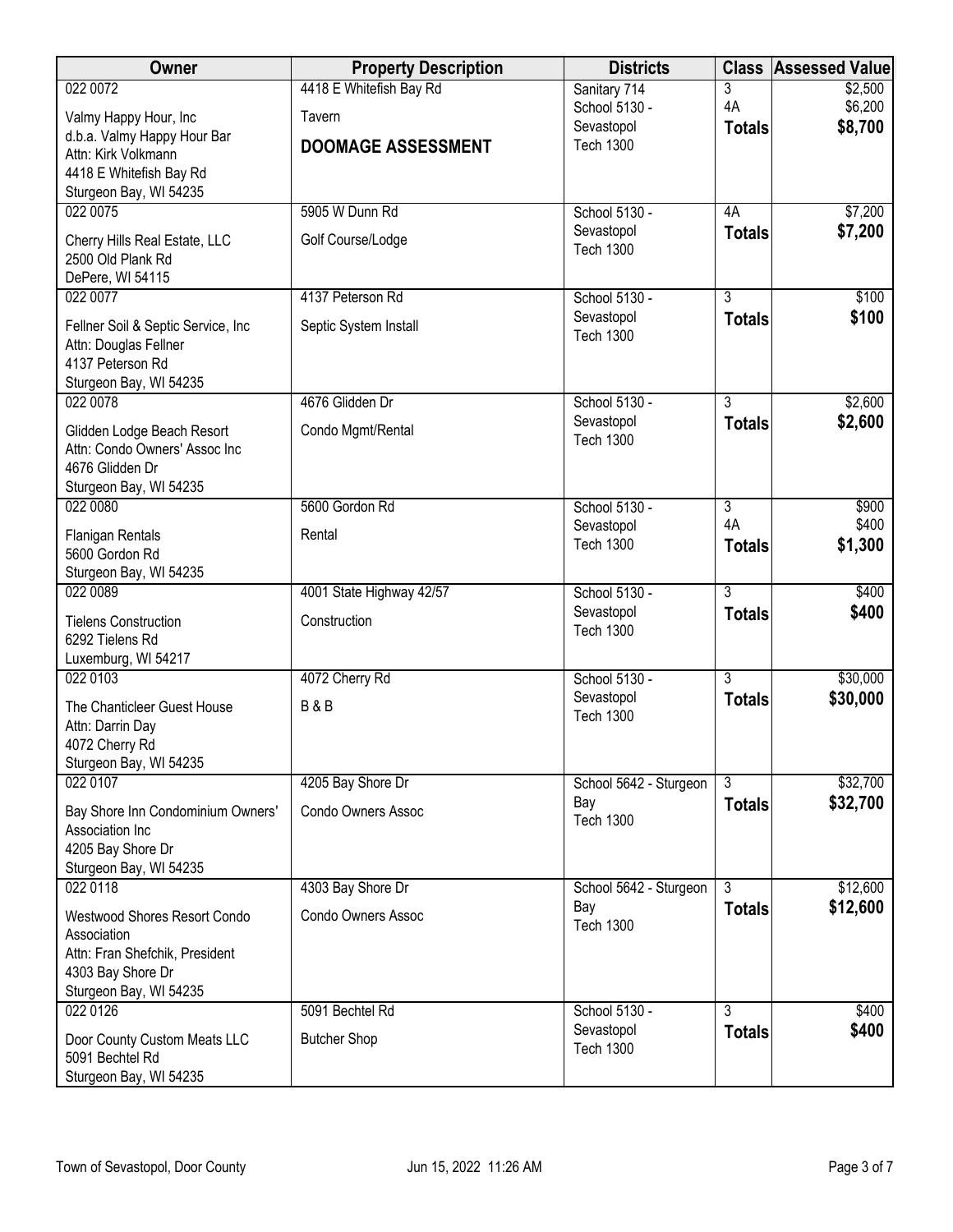| <b>Owner</b>                                           | <b>Property Description</b> | <b>Districts</b>               | <b>Class</b>        | <b>Assessed Value</b> |
|--------------------------------------------------------|-----------------------------|--------------------------------|---------------------|-----------------------|
| 022 0603                                               | 4259 Haberli Rd             | School 5130 -                  | 4A                  | \$1,500               |
| Haberli, Steve                                         | Deer Processing             | Sevastopol<br><b>Tech 1300</b> | <b>Totals</b>       | \$1,500               |
| Attn: Steve Haberli                                    | <b>DOOMAGE ASSESSMENT</b>   |                                |                     |                       |
| 4180 Ploor Rd<br>Sturgeon Bay, WI 54235                |                             |                                |                     |                       |
| 022 0605                                               | 4902 State Highway 57       | Sanitary 714                   | $\overline{3}$      | \$9,200               |
| Run Away Lodge @ Valmy, LLC                            | Lodge/Hotel                 | School 5130 -                  | 4A                  | \$400                 |
| Attn: Ron Boston                                       |                             | Sevastopol                     | <b>Totals</b>       | \$9,600               |
| 4786 Bark Rd                                           |                             | <b>Tech 1300</b>               |                     |                       |
| Sturgeon Bay, WI 54235                                 |                             |                                |                     |                       |
| 022 0606                                               | (scattered)                 | School 5130 -<br>Sevastopol    | 4A<br><b>Totals</b> | \$8,900<br>\$8,900    |
| <b>DISH Network LLC</b>                                | Satellite TV                | <b>Tech 1300</b>               |                     |                       |
| PO Box 6623<br>Englewood, CO 80155-6623                |                             |                                |                     |                       |
| 022 0608                                               | (scattered)                 | School 5130 -                  | $\overline{3}$      | \$1,600               |
| Pitney Bowes Global Financial Svcs LLC Leasing         |                             | Sevastopol                     | <b>Totals</b>       | \$1,600               |
| 600 N Westshore Blvd                                   |                             | <b>Tech 1300</b>               |                     |                       |
| Ste 810                                                |                             |                                |                     |                       |
| Tampa, FL 33609                                        |                             |                                |                     |                       |
| 022 0716                                               | 4020 State Highway 42/57    | School 5130 -<br>Sevastopol    | 3<br><b>Totals</b>  | \$10,100<br>\$10,100  |
| Grandma Tommy's LLC                                    | Retail                      | <b>Tech 1300</b>               |                     |                       |
| Attn: Steven Laubenstein, Etal<br>4052 State Hwy 42/57 | <b>DOOMAGE ASSESSMENT</b>   |                                |                     |                       |
| Sturgeon Bay, WI 54235                                 |                             |                                |                     |                       |
| 022 0723                                               | 4710 Bay Shore Dr           | School 5130 -                  | $\overline{3}$      | \$500                 |
| Birmingham, Brad                                       | Bait & General Store        | Sevastopol<br><b>Tech 1300</b> | 4A                  | \$1,100<br>\$1,600    |
| d.b.a. Birmingham Quarry Stop Bait &                   | <b>DOOMAGE ASSESSMENT</b>   |                                | <b>Totals</b>       |                       |
| <b>General Store</b><br>4710 Bay Shore Dr              |                             |                                |                     |                       |
| Sturgeon Bay, WI 54235                                 |                             |                                |                     |                       |
| 022 0725                                               | 5075 Bluff Ct               | School 5130 -                  | $\overline{3}$      | \$400                 |
| Wait, Linda D                                          | Bookkeeping                 | Sevastopol                     | 4A                  | \$0                   |
| PO Box 501                                             |                             | <b>Tech 1300</b>               | <b>Totals</b>       | \$400                 |
| 5075 Bluff Ct                                          |                             |                                |                     |                       |
| Sturgeon Bay, WI 54235-0501<br>022 0733                | 4102 Glidden Dr             | School 5130 -                  | $\overline{3}$      | \$200                 |
| Chapman, Laddie                                        | Videography                 | Sevastopol                     | <b>Totals</b>       | \$200                 |
| Attn: Laddie E Chapman                                 |                             | <b>Tech 1300</b>               |                     |                       |
| 4102 Glidden Dr                                        |                             |                                |                     |                       |
| Sturgeon Bay, WI 54235                                 |                             |                                |                     |                       |
| 022 0735                                               | 3899 Old Highway Rd         | School 5130 -<br>Sevastopol    | 3<br><b>Totals</b>  | \$4,300<br>\$4,300    |
| Hafenbredl LLC                                         | Spa                         | <b>Tech 1300</b>               |                     |                       |
| d.b.a. Saguaro Day Spa<br>Attn: Connie Hefenbredl      |                             |                                |                     |                       |
| 4878 Bay Shore Heights Dr                              |                             |                                |                     |                       |
| Sturgeon Bay, WI 54235-8114                            |                             |                                |                     |                       |
| 022 0745                                               | 4497 Ploor Rd               | School 5130 -                  | 3                   | \$2,700               |
| Team Leadership Center Inc                             | Recreation                  | Sevastopol<br><b>Tech 1300</b> | <b>Totals</b>       | \$2,700               |
| Attn: Tim Pflieger<br>4497 Ploor Rd                    |                             |                                |                     |                       |
| Sturgeon Bay, WI 54235                                 |                             |                                |                     |                       |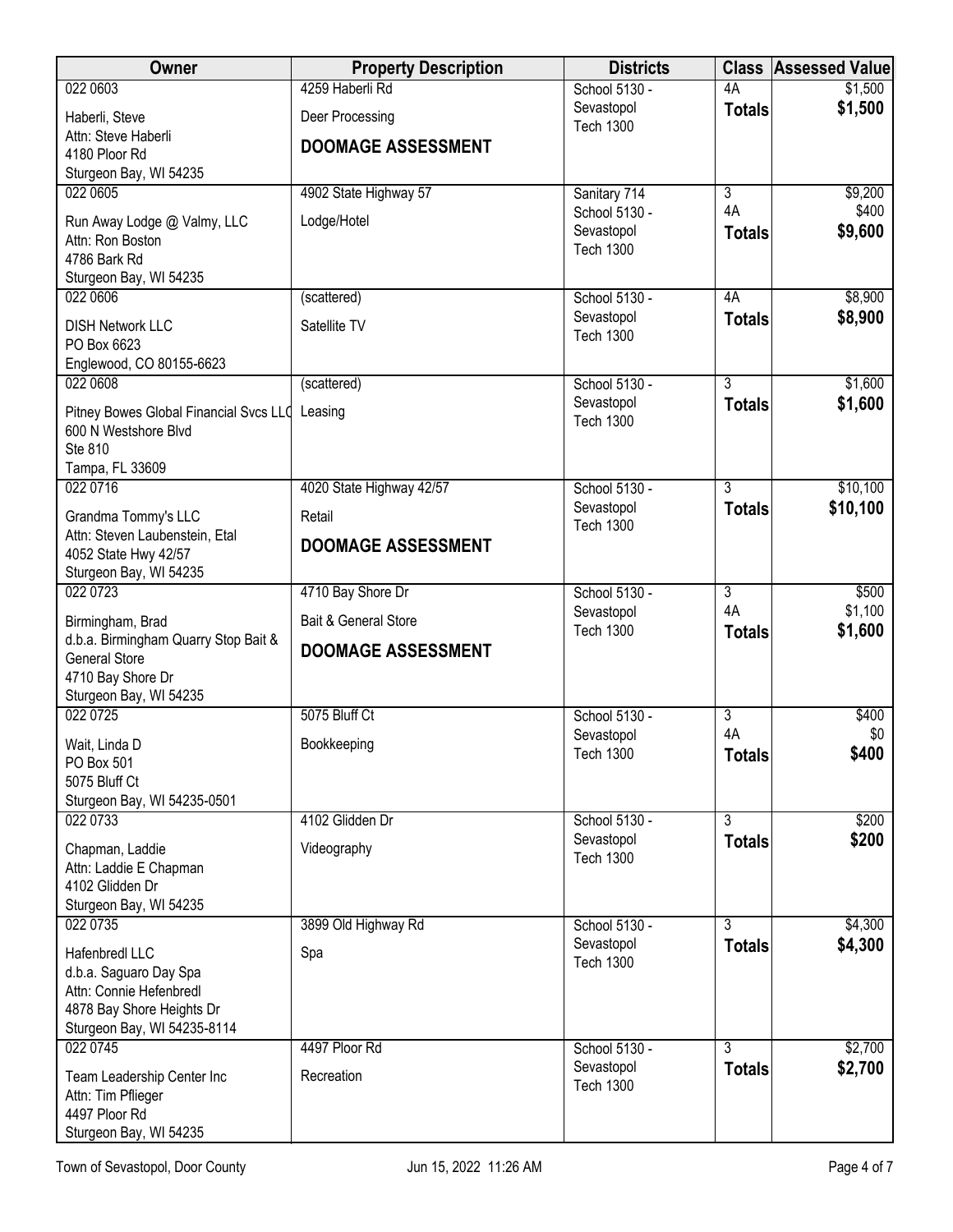| Owner                                         | <b>Property Description</b>  | <b>Districts</b>               | <b>Class</b>         | <b>Assessed Value</b> |
|-----------------------------------------------|------------------------------|--------------------------------|----------------------|-----------------------|
| 022 0749                                      | (scattered)                  | School 5130 -                  |                      | \$400                 |
| <b>ADT LLC</b>                                | <b>Security Services</b>     | Sevastopol                     | <b>Totals</b>        | \$400                 |
| PO Box 54767                                  |                              | <b>Tech 1300</b>               |                      |                       |
| Lexington, KY 40555                           |                              |                                |                      |                       |
| 022 0750                                      | (scattered)                  | School 5130 -                  | $\overline{3}$       | \$5,600               |
| DirecTV, LLC                                  | Satellite TV                 | Sevastopol<br><b>Tech 1300</b> | <b>Totals</b>        | \$5,600               |
| Attn: Kroll LLC                               |                              |                                |                      |                       |
| PO Box 2789                                   |                              |                                |                      |                       |
| Additon, TX 75001                             |                              |                                |                      |                       |
| 022 0760                                      | 3773 Egg Harbor Rd           | School 5130 -                  | 3<br>4A              | \$34,200<br>\$5,300   |
| Bayside Vet Clinic SC                         | Veterinary Medicine          | Sevastopol<br><b>Tech 1300</b> | <b>Totals</b>        | \$39,500              |
| 3773 Egg Harbor Rd                            |                              |                                |                      |                       |
| Sturgeon Bay, WI 54235                        |                              |                                |                      |                       |
| 022 0761                                      | 4429 State Highway 57        | Sanitary 714<br>School 5130 -  | $\overline{3}$<br>4A | \$0<br>\$100          |
| Henkel Flooring Service, LLC                  | Sales/Service                | Sevastopol                     | <b>Totals</b>        | \$100                 |
| 6205 Oak Rd                                   | <b>DOOMAGE ASSESSMENT</b>    | <b>Tech 1300</b>               |                      |                       |
| Egg Harbor, WI 54209-9102                     |                              |                                |                      |                       |
| 022 0762                                      | 5600 Gordon Rd               | School 5130 -                  | $\overline{3}$       | \$2,800               |
| GreatAmerica Financial Services Corp          | Leasing                      | Sevastopol<br><b>Tech 1300</b> | <b>Totals</b>        | \$2,800               |
| 625 1st Street SE Ste 800                     |                              |                                |                      |                       |
| Cedar Rapids, IA 52401                        |                              |                                |                      |                       |
| 022 0765                                      | 5084 S Cave Point Dr         | School 5130 -                  | $\overline{3}$<br>4A | \$300                 |
| Rose Electric                                 | <b>Electrical Contractor</b> | Sevastopol<br><b>Tech 1300</b> |                      | \$400<br>\$700        |
| Attn: David Rose                              |                              |                                | <b>Totals</b>        |                       |
| 5084 S Cave Point Dr                          |                              |                                |                      |                       |
| Sturgeon Bay, WI 54235<br>022 0766            | 4050 State Highway 42/57     | School 5130 -                  | $\overline{3}$       | \$1,800               |
|                                               |                              | Sevastopol                     | 4A                   | \$400                 |
| <b>Blahnik Investment Group</b>               | Services                     | <b>Tech 1300</b>               | <b>Totals</b>        | \$2,200               |
| 4050 State Hwy 42/57                          | <b>DOOMAGE ASSESSMENT</b>    |                                |                      |                       |
| Sturgeon Bay, WI 54235<br>022 0771            | 4001 State Highway 42/57     | School 5130 -                  | 3                    | \$300                 |
|                                               |                              | Sevastopol                     | 4A                   | \$1,000               |
| Bayside Dock Co                               | Sales/Service                | <b>Tech 1300</b>               | <b>Totals</b>        | \$1,300               |
| 4001 State Highway 42/57                      | <b>DOOMAGE ASSESSMENT</b>    |                                |                      |                       |
| Sturgeon Bay, WI 54235<br>022 0772            | 3915 Old Highway Rd          | School 5130 -                  | $\overline{3}$       | \$59,300              |
|                                               |                              | Sevastopol                     | 4A                   | \$12,100              |
| Door County Veterinary Hospital               | Veterinary Medicine          | <b>Tech 1300</b>               | <b>Totals</b>        | \$71,400              |
| 3915 Old Highway Rd                           |                              |                                |                      |                       |
| Sturgeon Bay, WI 54235<br>022 0774            | 4891 County Rd HH            | School 5130 -                  | 4A                   | \$44,900              |
|                                               |                              | Sevastopol                     | <b>Totals</b>        | \$44,900              |
| GTP Acquisition Partners II, LLC WI           | Tower                        | <b>Tech 1300</b>               |                      |                       |
| PO Box 723597<br>Atlanta, GA 31139            |                              |                                |                      |                       |
| 022 0775                                      | 4976 Moore Rd                | School 5130 -                  | $\overline{3}$       | \$2,500               |
|                                               |                              | Sevastopol                     | 4A                   | \$200                 |
| Liz Butler Pottery                            | Artist                       | <b>Tech 1300</b>               | <b>Totals</b>        | \$2,700               |
| 4976 Moore Rd<br>Sturgeon Bay, WI 54235       |                              |                                |                      |                       |
| 022 0776                                      | 3931 Old Highway Rd          | School 5130 -                  | $\overline{3}$       | \$1,700               |
|                                               |                              | Sevastopol                     | 4A                   | \$1,700               |
| Peridot Photography                           | Photography                  | <b>Tech 1300</b>               | <b>Totals</b>        | \$3,400               |
| 3931 Old Highway Rd<br>Sturgeon Bay, WI 54235 | <b>DOOMAGE ASSESSMENT</b>    |                                |                      |                       |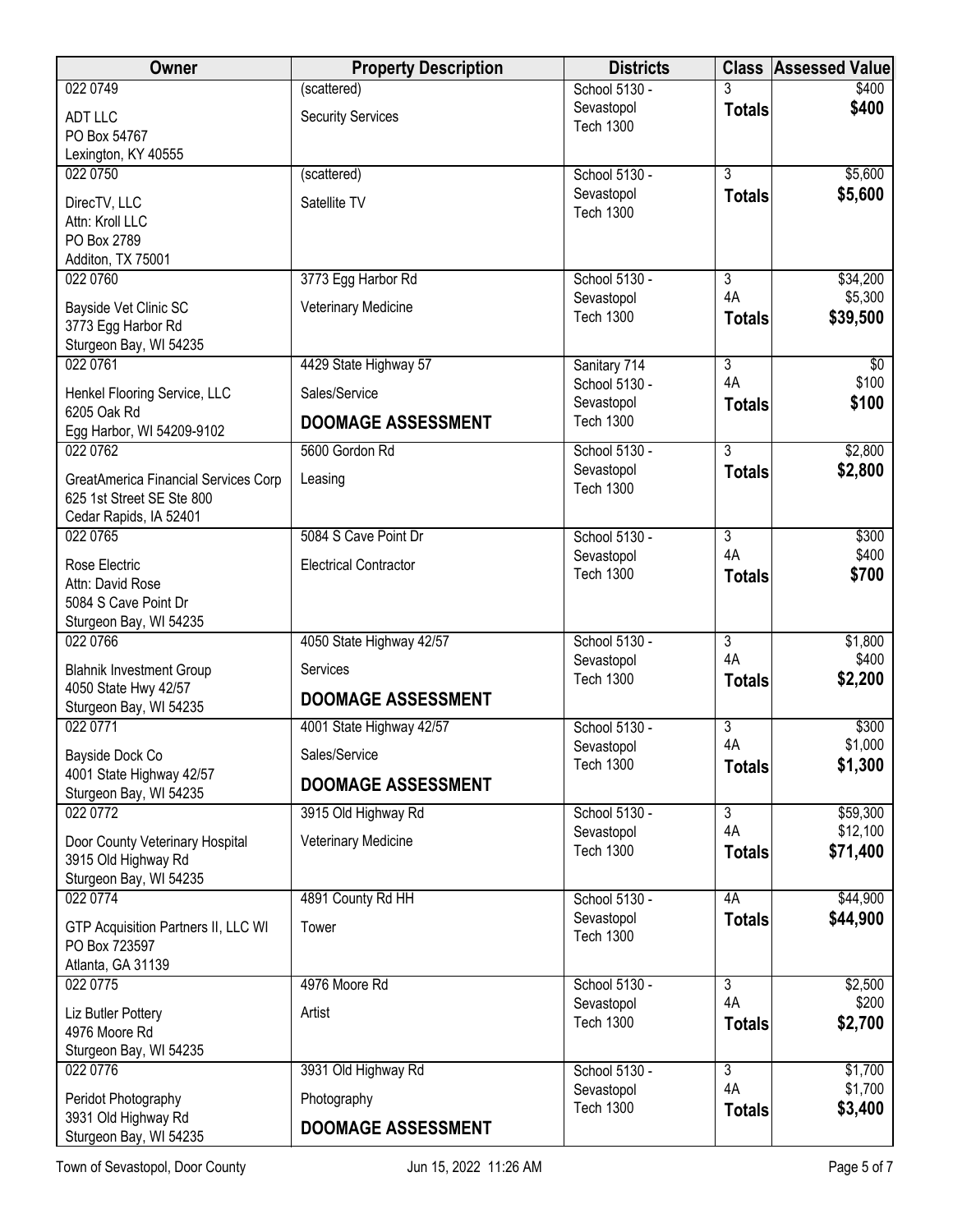| Owner                                                                                         | <b>Property Description</b> | <b>Districts</b>                                |                                 | <b>Class Assessed Value</b> |
|-----------------------------------------------------------------------------------------------|-----------------------------|-------------------------------------------------|---------------------------------|-----------------------------|
| 022 0777                                                                                      | 5592 County Rd T            | School 5130 -                                   | 4A                              | \$30,100                    |
| SBA Structures, Inc.<br>Attn: Tax Department<br>8051 Congress Ave<br>Boca Raton, FL 334871307 | Tower                       | Sevastopol<br><b>Tech 1300</b>                  | <b>Totals</b>                   | \$30,100                    |
| 022 0778                                                                                      | 5581 Gordon Rd              | School 5130 -                                   | $\overline{3}$                  | \$185,300                   |
| Sturgeon Bay Holdings<br>5581 Gordon Rd<br>Sturgeon Bay, WI 54235                             | C-Store/Restaurant          | Sevastopol<br><b>Tech 1300</b>                  | <b>Totals</b>                   | \$185,300                   |
| 022 0779                                                                                      | 4849 Glidden Dr             | School 5130 -                                   | $\overline{3}$                  | \$4,500                     |
| The Hitching Post Bar & Grill<br>4849 Glidden Dr<br>Sturgeon Bay, WI 54235                    | Restaurant                  | Sevastopol<br><b>Tech 1300</b>                  | <b>Totals</b>                   | \$4,500                     |
| 022 0780                                                                                      | 4100 State Highway 42/57    | School 5130 -                                   | $\overline{3}$                  | \$3,200                     |
| Sweet Willy's Grill LLC<br>469 N Seventh Ave                                                  | <b>Food Truck</b>           | Sevastopol<br><b>Tech 1300</b>                  | <b>Totals</b>                   | \$3,200                     |
| Sturgeon Bay, WI 54235                                                                        | <b>DOOMAGE ASSESSMENT</b>   |                                                 |                                 |                             |
| 022 0781                                                                                      | 3835 Egg Harbor Rd          | School 5130 -                                   | 4A                              | \$800                       |
| Door County Motors<br>3835 Egg Harbor Rd                                                      | Auto Sales & Repair         | Sevastopol<br><b>Tech 1300</b>                  | <b>Totals</b>                   | \$800                       |
| Sturgeon Bay, WI 54235                                                                        | <b>DOOMAGE ASSESSMENT</b>   |                                                 |                                 |                             |
| 022 0783<br>Sturgeon Blue<br>11470 Industrial Dr<br>Galena, IL 61036                          | 5581 Gordon Rd              | School 5130 -<br>Sevastopol<br><b>Tech 1300</b> | $\overline{3}$<br><b>Totals</b> | \$8,000<br>\$8,000          |
| 022 0786                                                                                      | 4761 Mathey Rd              | School 5130 -                                   | $\overline{3}$                  | \$24,400                    |
| The Urban Forester LLC<br>4761 Mathey Rd<br>Sturgeon Bay, WI 54235                            | Landscaping                 | Sevastopol<br><b>Tech 1300</b>                  | 4A<br><b>Totals</b>             | \$400<br>\$24,800           |
| 022 0787                                                                                      | 4670 Highland Ln            | School 5130 -                                   | $\overline{3}$                  | \$17,600                    |
| Samara Jelwelry Designs, Inc<br>PO Box 82<br>Sturgeon Bay, WI 54235                           | Jewelery Store              | Sevastopol<br><b>Tech 1300</b>                  | <b>Totals</b>                   | \$17,600                    |
| 022 0788                                                                                      | 5039 County Rd P            | School 5130 -                                   | $\overline{3}$                  | \$200                       |
| Death's Door Marine, Inc<br>5039 County Rd P<br>Sturgeon Bay, WI 54235                        | Construction                | Sevastopol<br><b>Tech 1300</b>                  | <b>Totals</b>                   | \$200                       |
| 022 0789                                                                                      | 5581 Gordon Rd              | School 5130 -                                   | $\overline{3}$                  | \$2,100                     |
| Wabasha Leasing LLC<br>PO Box 80615<br>Indianapolis, IN 46280                                 | Leasing                     | Sevastopol<br><b>Tech 1300</b>                  | <b>Totals</b>                   | \$2,100                     |
| 022 0790                                                                                      | 5600 Gordon Rd              | School 5130 -                                   | $\overline{3}$                  | \$1,700                     |
| U.S. Bank National Association<br>1310 Madrid St STE 100<br>Marshall, MN 56258                | Leasing                     | Sevastopol<br><b>Tech 1300</b>                  | <b>Totals</b>                   | \$1,700                     |
| 022 0792                                                                                      | 4849 Glidden Dr             | School 5130 -                                   | $\overline{3}$                  | \$400                       |
| Great Lakes Coca-Cola Distribution, LLO<br>6250 N River Rd STE 9000<br>Rosemont, IL 60018     | Manufacturing               | Sevastopol<br><b>Tech 1300</b>                  | <b>Totals</b>                   | \$400                       |